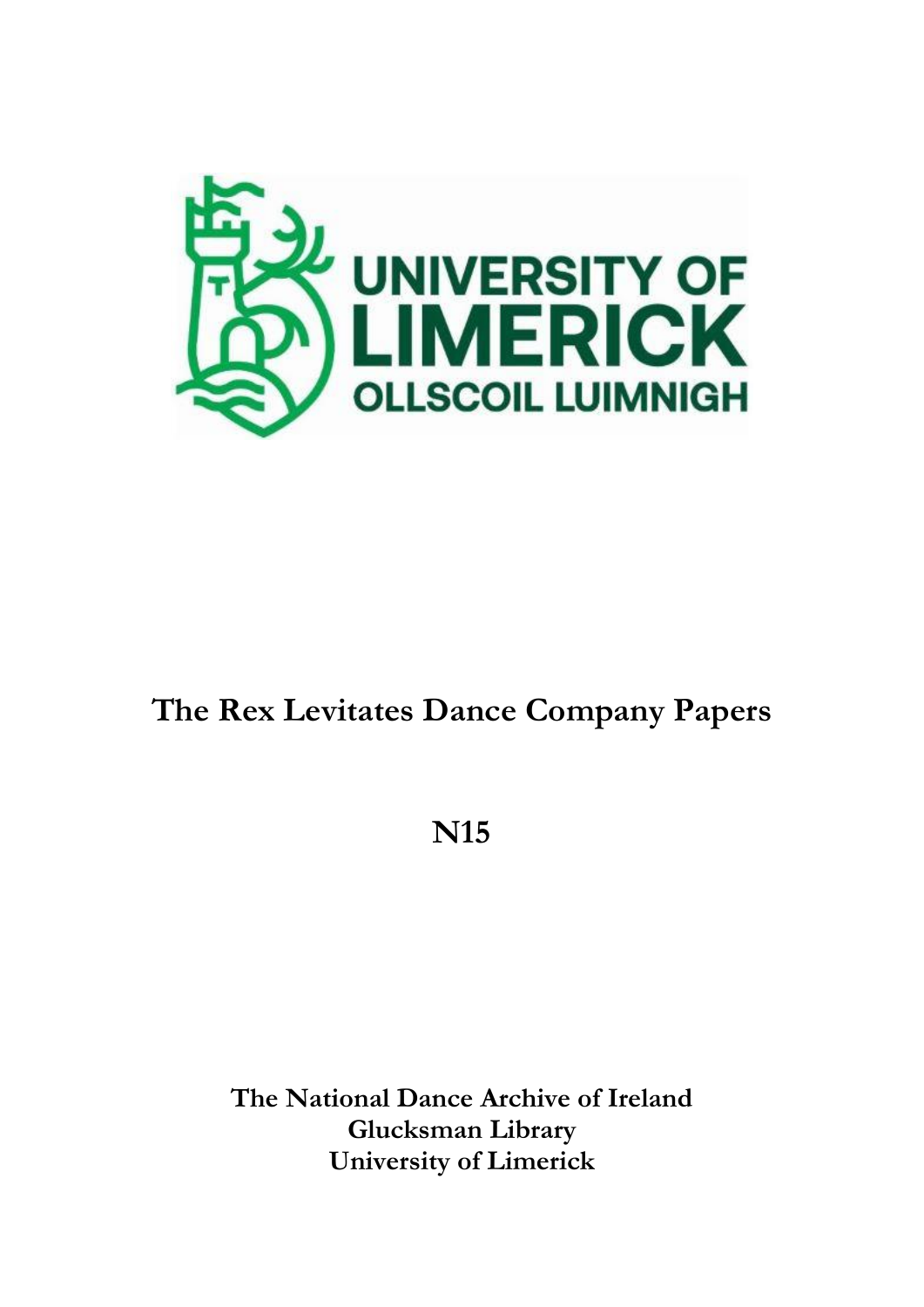# **The National Dance Archive of Ireland Glucksman Library University of Limerick The Rex Levitates Dance Company Papers**

**Reference Code:** IE 2135 N15 **Title:** The Rex Levitates Dance Company Papers **Dates of Creation:** 1999-2011 **Level of Description:** Fonds **Extent and Medium:** 89 items (60 files)

#### **CONTEXT**

**Name of Creator(s):** Rex Levitates Dance Company.

**Administrative History:** Rex Levitates Dance Company was co-founded in 1999 by choreographer Liz Roche (b. 1975) and dancer Jenny Roche (b. 1972) to further the contemporary dance art form, forge new performance modes, and encourage and promote dance awareness. The company is known for its entertaining, innovative, and thoughtprovoking dance works and its distinctive contemporary non-narrative style which draws influence from visual art. Rex Levitates has performed throughout Ireland and abroad in China, France, Cyprus, and the UK, and was the winner of the Dublin Dance Festival's Jayne Snow Award in 2002. In March 2012, Rex Levitates Dance Company changed its name to Liz Roche Company.

**Immediate Source of Acquisition:** Donated by Rex Levitates Dance Company to the National Dance Archive of Ireland on 16 May 2011.

#### **CONTENT AND STRUCTURE**

Scope and Content: Posters, flyers, programmes, press cuttings, photographs, and recordings of dance works created and performed by Rex Levitates Dance Company.

**Appraisal, Destruction and Scheduling Information:** All records have been retained, except for three items unrelated to Rex Levitates Dance Company which have been returned to the donor.

**Accruals:** Further accruals are unlikely.

**System of Arrangement:** The material has been arranged into two series. Series 1 contains general background notes to the dance company and has been arranged chronologically by date. Series 2 contains documents relating to dance works created by the company. They have been grouped by choreography and arranged chronologically by date of creation.

#### **CONDITIONS OF ACCESS AND USE**

**Conditions Governing Access:** Unrestricted access to all items.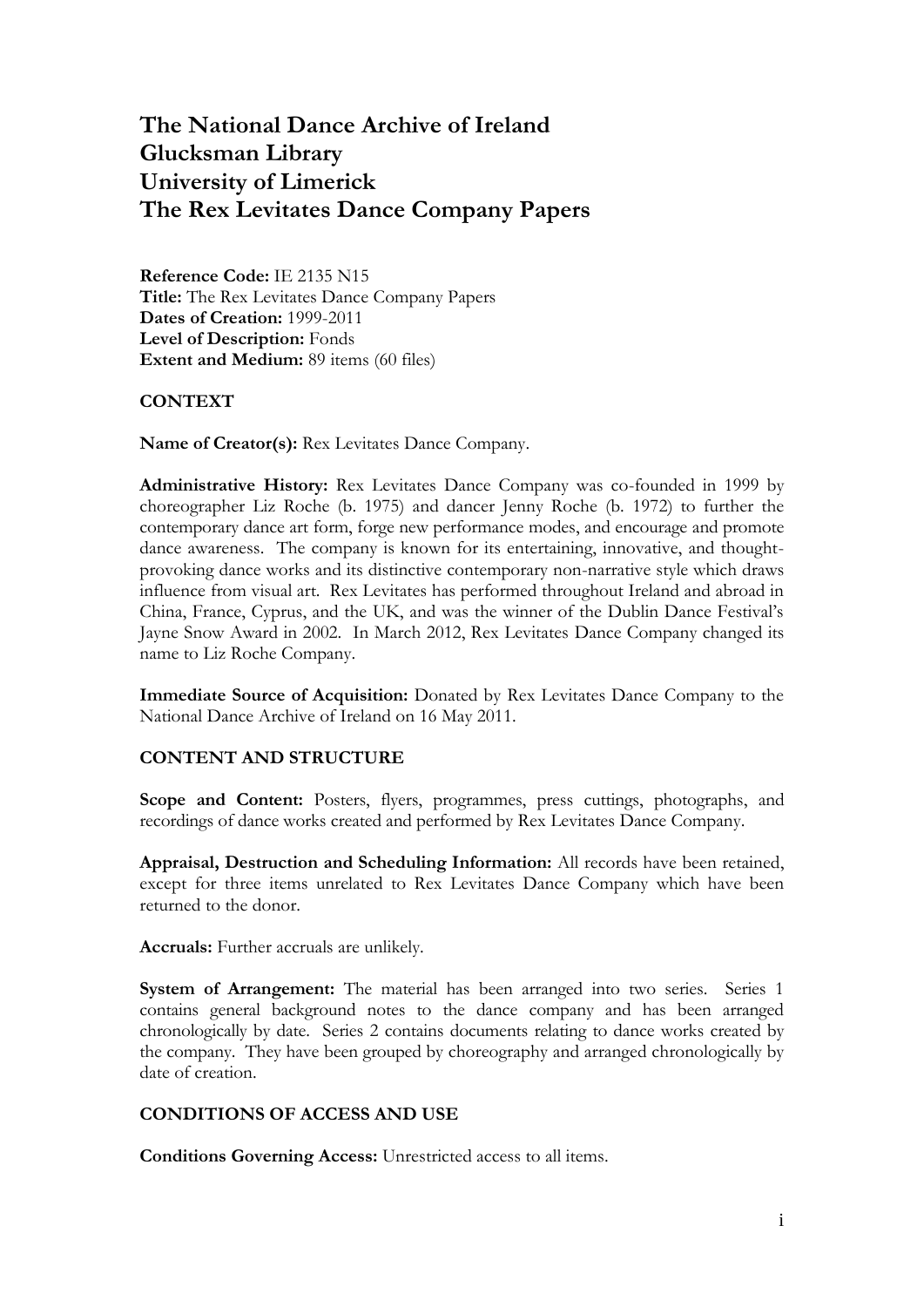**Conditions Governing Reproduction:** Standard copyright regulations apply to all items. For photocopying or reproducing material, please consult with the staff.

**Language/ Scripts of Material:** English, except for **2/11/3**, which is in French.

**Physical Characteristics and Technical Requirements:** Paper documents, DVDs, and CDs in good condition. Items **2/3/1**, **2/3/2**, **2/5/1**, **2/6/4**, **2/10/4**, **2/12/3**, **2/14/2**, **2/15/2**, **2/16/2-3**, **2/17/3**, and **2/19/2-3** require a DVD player. Item **1/3** requires a laptop or PC with Mac or Windows operating system and QuickTime software. Items **1/3**, **1/4**, **2/5/2**, **2/7/3**, and **2/9/4** require a laptop or PC with Windows operating system and QuickTime software.

**Finding Aids:** A hard copy of the descriptive catalogue is available at the Special Collections and Archives Department, Glucksman Library, University of Limerick.

# **DESCRIPTION CONTROL**

**Archivist's Note:** Papers arranged and described by Anna-Maria Hajba.

**Rules or Conventions:** This description follows guidelines based on *ISAD(G)* 2nd edition, 2000, *Irish Guidelines for Archival Description*, 2009, *National Council on Archives: Rules for the Construction of Personal, Place and Corporate Names*, 1997, and *EAP Guidance on Data Protection for Archive Services, 2018*.

**Date of Description:** June 2011. Revised April 2020.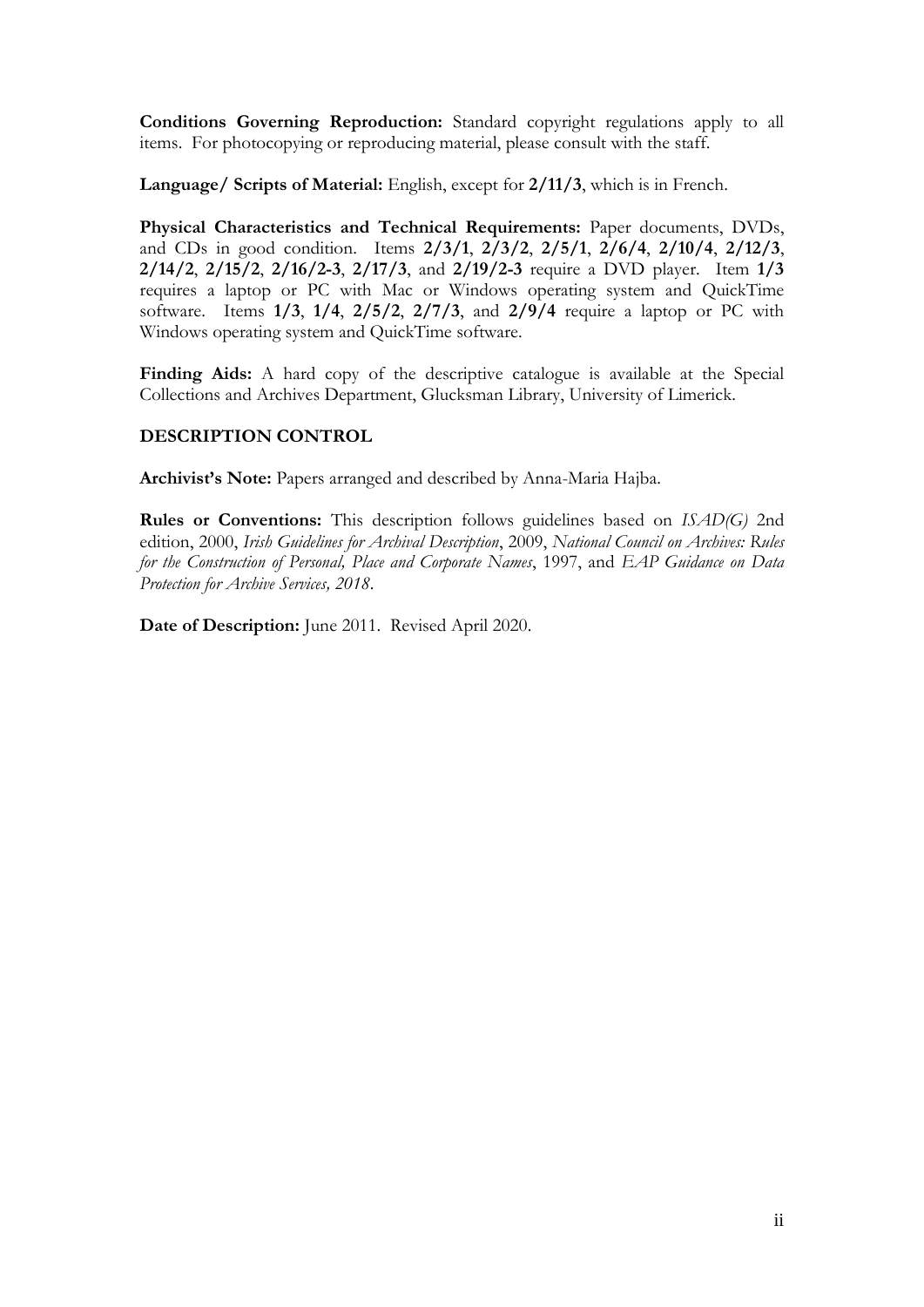# Contents

| 1 |      |  |
|---|------|--|
| 2 |      |  |
|   | 2.1  |  |
|   | 2.2  |  |
|   | 2.3  |  |
|   | 2.4  |  |
|   | 2.5  |  |
|   | 2.6  |  |
|   | 2.7  |  |
|   | 2.8  |  |
|   | 2.9  |  |
|   | 2.10 |  |
|   | 2.11 |  |
|   | 2.12 |  |
|   | 2.13 |  |
|   | 2.14 |  |
|   | 2.15 |  |
|   | 2.16 |  |
|   | 2.17 |  |
|   | 2.18 |  |
|   | 2.19 |  |
|   | 2.20 |  |
|   |      |  |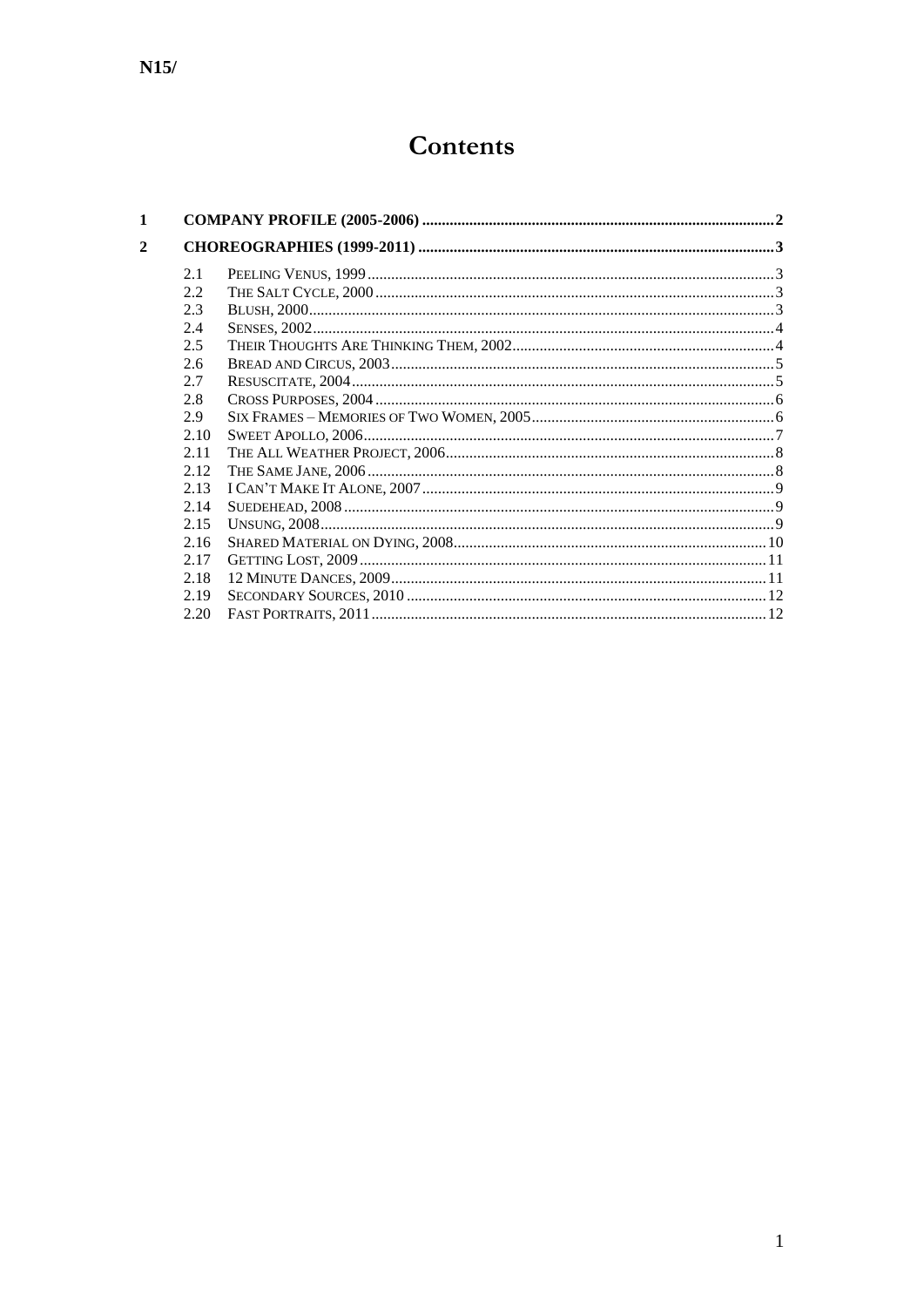## **The Rex Levitates Dance Company Papers**

#### <span id="page-4-0"></span>**1 COMPANY PROFILE (2005-2006)**

Also see **2/5/2**, **2/7/3**, and **2/9/4**

#### **1/1** 2005 Compilation of photocopies of mainly press cuttings relating to the activities of Rex Levitates in 2004. The compilation formed part of the dance company's revenue application to the Arts Council for 2005. 19 pp.

# **1/2** July 2005 Issue no. 87 (July 2005) of *Dance Europe*, containing two advertisements for research workshops hosted by Rex Levitates in August 2005.

68 pp.

#### **1/3** [2006]

CD containing a company profile, history, and contact details, short biographies of Liz and Jenny Roche, extracts from press reviews, and background notes to and recordings of performances of *Sweet Apollo*, *Six Frames – Memories of Two Women*, *Cross Purposes*, *Resuscitate*, *Bread and Circus* (excerpt), and *Their Thoughts Are Thinking Them*.

1 item

# **1/4** [2006]

DVD containing a company profile, history, and contact details, short biographies of Liz and Jenny Roche, extracts from press reviews and background notes to and recordings of performances of *Sweet Apollo*, *Six Frames – Memories of Two Women*, *Cross Purposes*, *Resuscitate*, *Bread and Circus* (excerpt), and *Their Thoughts Are Thinking Them*.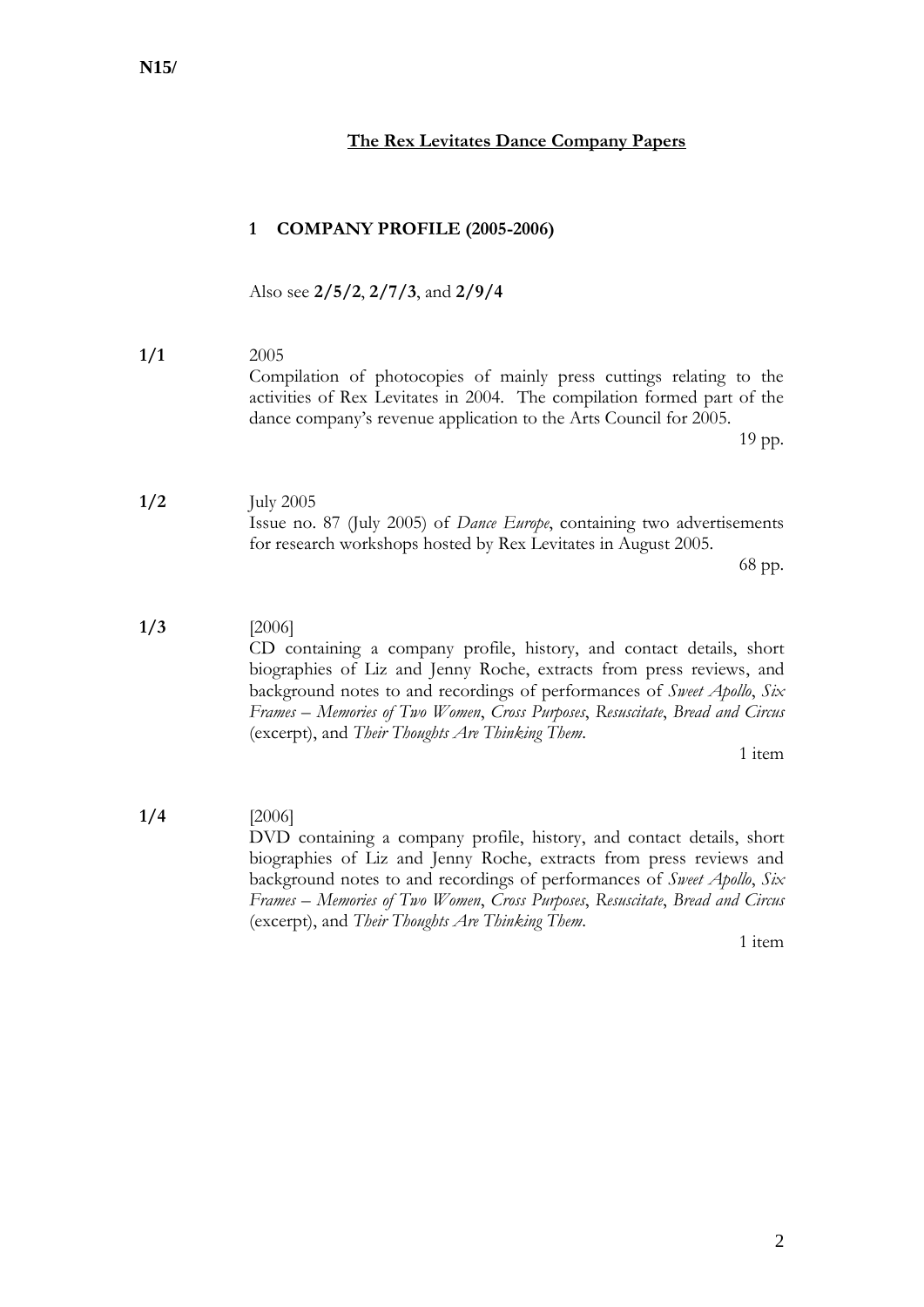#### <span id="page-5-0"></span>**2 CHOREOGRAPHIES (1999-2011)**

## <span id="page-5-1"></span>**2.1 Peeling Venus, 1999**

Also see **2/2/1** and **2/2/2**

**2/1/1** July 1999 Fold-out brochure promoting the 1999 Diversions Festival, providing information on performance dates and venues. Rex Levitates made their debut at the festival with *Peeling Venus*, choreographed by Liz Roche.

1 item

**2/1/2** July 1999 Programme of performances of *Peeling Venus* at Ark Stage, Meeting House, Temple Bar, Dublin on 22-30 July 1999 as part of the Diversions Festival.

1 item

#### <span id="page-5-2"></span>**2.2 The Salt Cycle, 2000**

#### **2/2/1** July 2000 Fold-out flyer promoting performances of Liz Roche's choreographies *The Salt Cycle* and *Peeling Venus* by Rex Levitates at Temple Bar, Dublin in July 2000 as part of the Diversions Festival.

1 item

**2/2/2** July 2000 Programme of outdoor performances between May and September 2000 at Temple Bar as part of the Diversions Festival. Included in the programme are performances of *The Salt Cycle* and *Peeling Venus* by Rex Levitates in July.

16 pp.

#### <span id="page-5-3"></span>**2.3 Blush, 2000**

**2/3/1** [September?] 2000 DVD containing a recording of a live performance of Liz Roche's choreography *Blush* by Rex Levitates, with an angled view of the stage. Duration 00:51:10.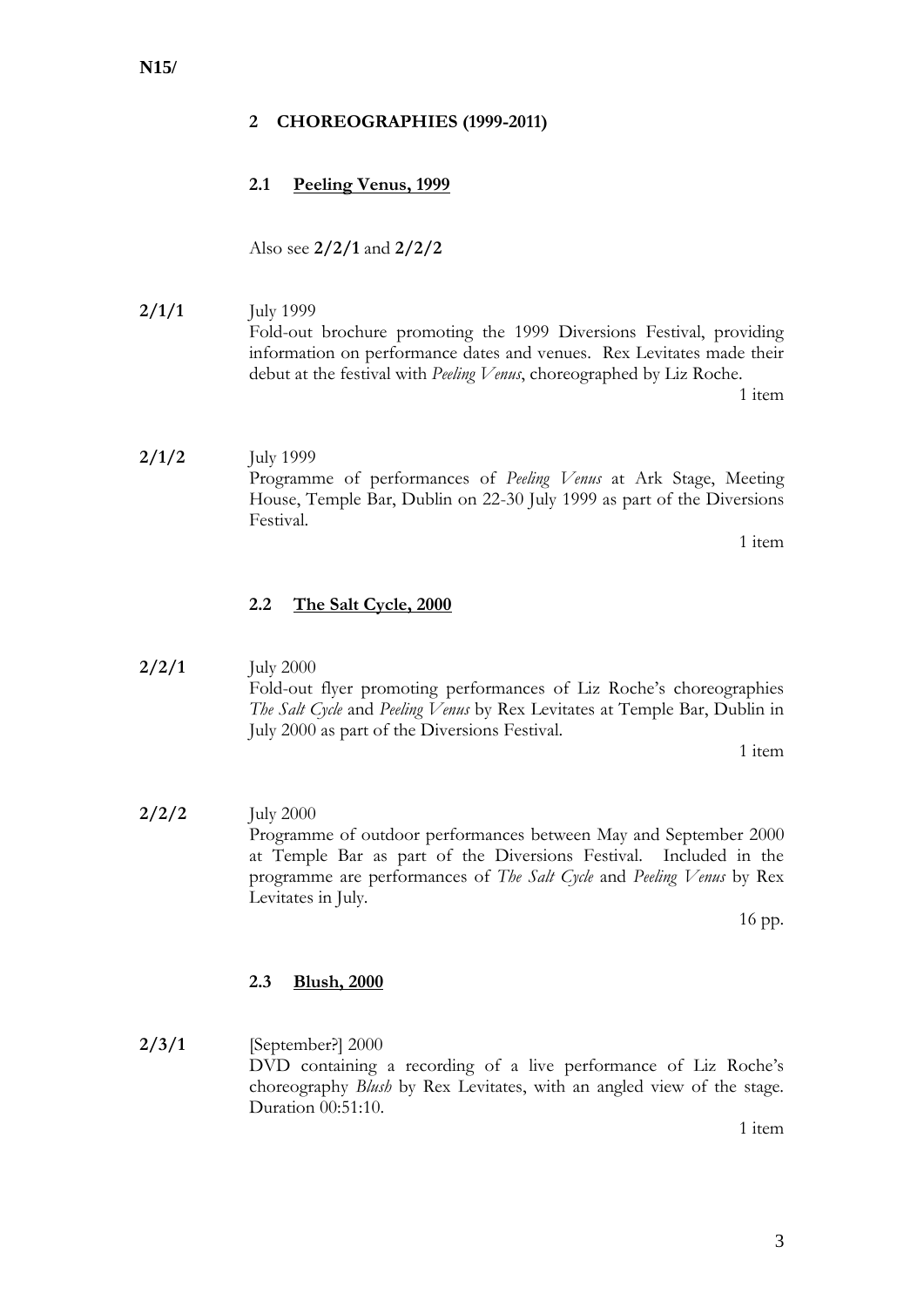**2/3/2** [September?] 2000 DVD containing a recording of a live performance of *Blush* by Rex Levitates, with a head-on view of the stage. Duration 00:52:35.

1 item

#### <span id="page-6-0"></span>**2.4 Senses, 2002**

**2/4/1** February-March [2002] Postcard promoting performances of *Senses* by Rex Levitates in Armagh, Downpatrick, Belfast, Dublin, Roscrea, and Cookstown between 28 February and 13 March 2002. The dance work was a co-production with Maiden Voyage Dance Company, Northern Ireland.

2 items

**2/4/2** 10 March 2002 *The Sunday Times Culture Supplement* containing an article 'One Small Step' relating to Rex Levitates and their latest choreography *Senses*.

88 pp.

#### <span id="page-6-1"></span>**2.5 Their Thoughts Are Thinking Them, 2002**

Also see **1/3** and **1/4**

**2/5/1** March 2004

DVD containing a recording of a live performance of *Their Thoughts Are Thinking Them* by Grant McLay, Lisa McLoughlin, Jenny Roche, Katherine O'Malley, and Liz Roche of Rex Levitates at SS Michael and John's Church, Dublin. Duration 00:24:20. The dance work was originally choreographed by Liz Roche for the 2002 ESB Dublin Fringe Festival.

1 item

**2/5/2** [2004] CD containing a company profile, background notes to *Their Thoughts Are Thinking Them*, extracts from related press reviews, technical specifications and recordings of a filmed version of the choreography created in March 2004 and of a live performance given by Rex Levitates in Beijing in May 2004.

1 item

**2/5/3** 2004

Colour photograph of members of Rex Levitates during a performance of *Their Thoughts Are Thinking Them* at the Irish Festival of Arts in China.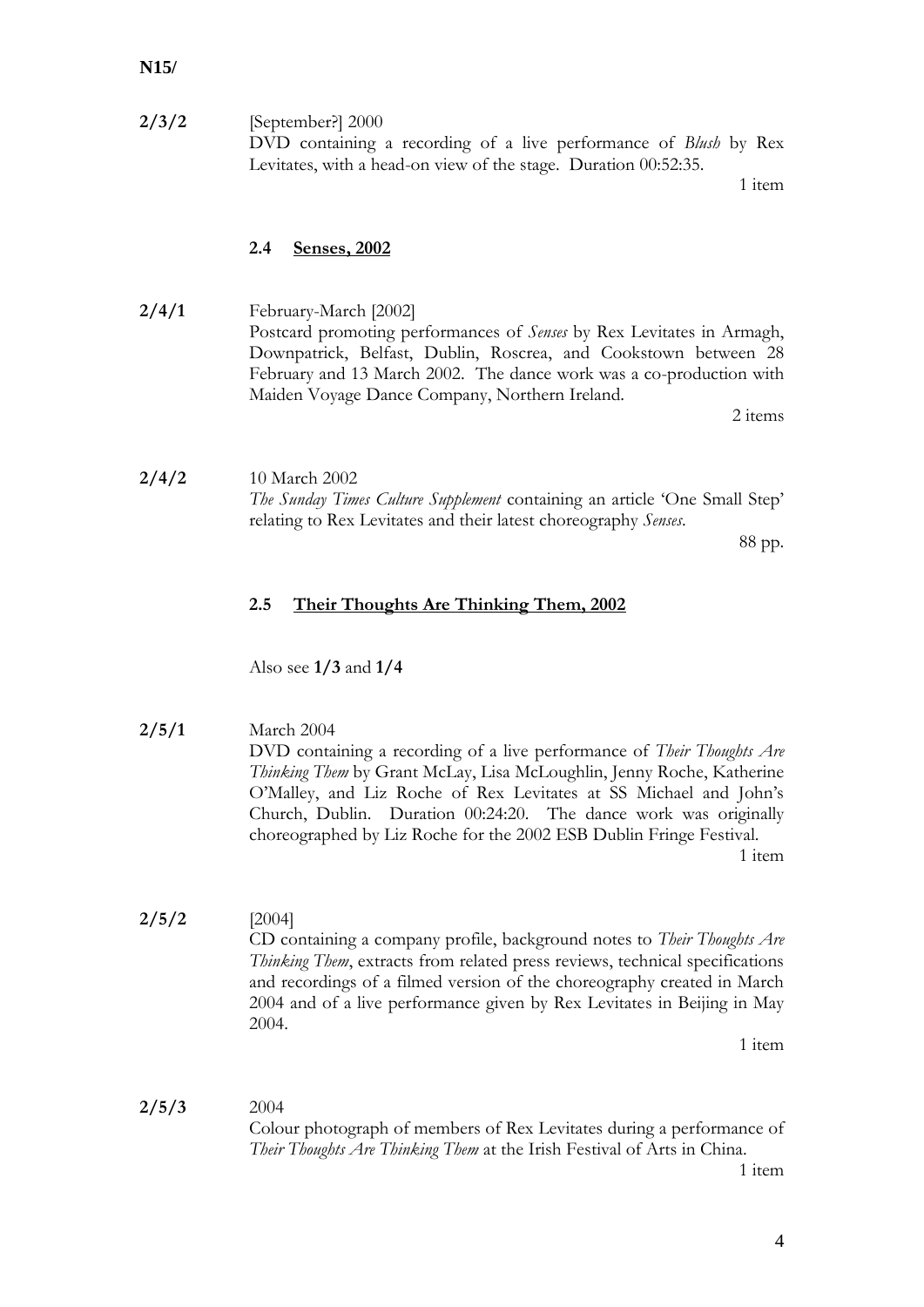#### <span id="page-7-0"></span>**2.6 Bread and Circus, 2003**

Also see **1/3** and **1/4**

**2/6/1** June 2003 Flyer promoting performances of *Bread and Circus* at Project Arts Centre, Dublin on 24-28 June 2003. The dance work was commissioned by the Project Theatre, Dublin and choreographed by Liz Roche in 2003. 2 items

**2/6/2** [June 2003] Colour photocopy of a review from *The Irish Times* of a performance of *Bread and Circus* by Rex Levitates at Project Arts Centre, Dublin.

1 p.

- **2/6/3** 22 June 2003 *The Sunday Times Culture Supplement* containing an untitled article relating to dancer and choreographer Morleigh Steinberg and her collaboration as lighting designer with Rex Levitates in the production of *Bread and Circus*. 88 pp.
- **2/6/4** 2003

DVD containing a 6-minute promotional recording of *Bread and Circus*. The recording consists of short clips shot during rehearsals and live performances of the choreography, performed by Jenny Roche, Grant McLay, Katherine O'Malley, Lisa McLoughlin, Robert Jackson, Justine Doswell, and James Hosty of Rex Levitates. The promo is followed by a recording of a live performance of *Bread and Circus*. Total duration 01:02:30.

1 item

#### <span id="page-7-1"></span>**2.7 Resuscitate, 2004**

Also see **1/3** and **1/4**

#### **2/7/1** May 2004

Programme of the International Dance Festival Ireland held on 4-23 May 2004, providing brief introductions to performers and choreographies as well as performance dates and venues. Performances included *Resuscitate* by Rex Levitates at the Samuel Beckett Theatre, Dublin on 11 May. The work was commissioned by International Dance Festival Ireland and choreographed by Liz Roche under the mentorship of Rosemary Butcher. 1 item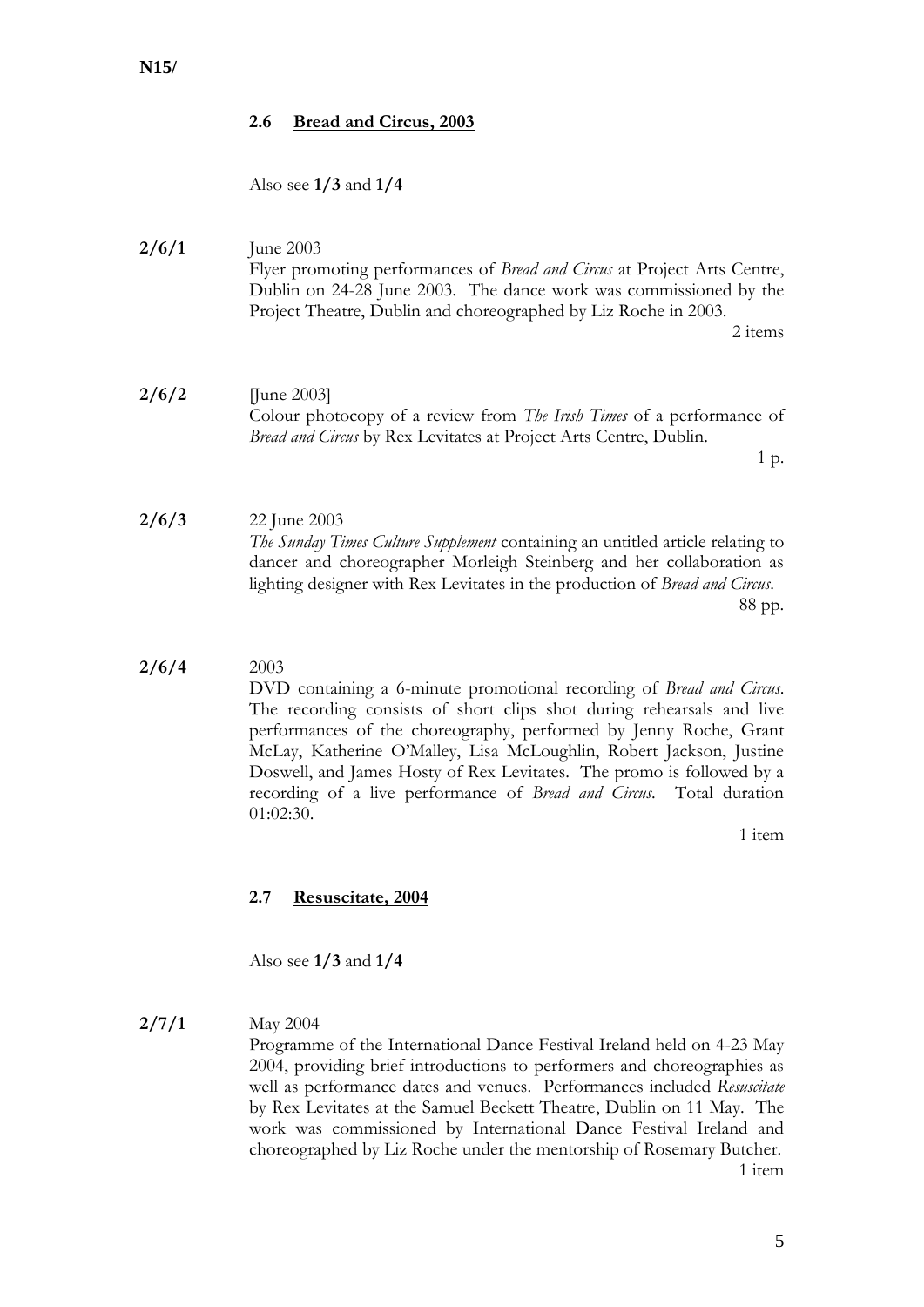# **2/7/2** 13 May 2004 Photocopy of a review from *The Irish Times* of a performance of *Resuscitate* by Rex Levitates at the Samuel Beckett Theatre, Dublin [on 11 May 2004].

1 p.

### **2/7/3** [May 2004] CD containing a company profile, choreographer's note to *Resuscitate*, a gallery of related images, review from *The Irish Times*, a PDF-file of the lighting plan, and a recording of a live performance of the dance work by Robert Jackson, Grant McLay, Lisa McLoughlin, Katherine O'Malley, Jenny Roche, and Liz Roche of Rex Levitates.

1 item

# <span id="page-8-0"></span>**2.8 Cross Purposes, 2004**

Also see **1/3**, **1/4**, and **2/12/1-3**

**2/8/1** November [2004] Postcard promoting performances of *Cross Purposes* by Rex Levitates at the Mermaid Arts Centre, [Bray] on 12-13 November [2004]. The work was commissioned by the Mermaid Arts Centre and choreographed by Liz Roche.

2 items

#### <span id="page-8-1"></span>**2.9 Six Frames – Memories of Two Women, 2005**

Also see **1/3** and **1/4**

**2/9/1** August 2005 Poster promoting performances of *Six Frames – Memories of Two Women* by Rex Levitates at Project Arts Centre, Dublin on 16-20 August 2005. The work was commissioned by Rex Levitates and choreographed by Rosemary Butcher. Outsize.

2 items

**2/9/2** August 2005 Flyer promoting performances of *Six Frames – Memories of Two Women*, performed by Jenny Roche and Liz Roche of Rex Levitates at Project Arts Centre, Dublin on 16-20 August 2005.

2 items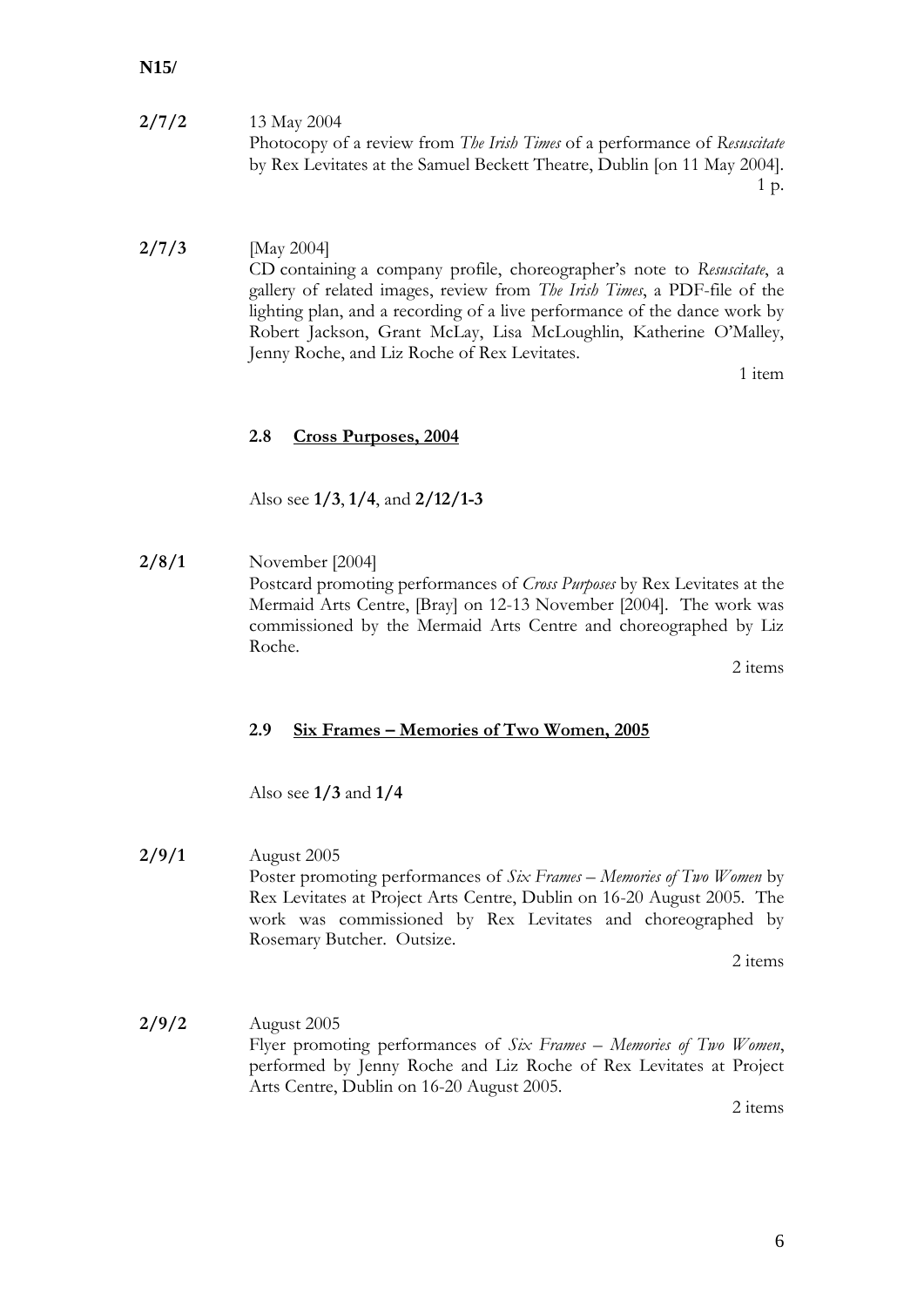7

# **N15/**

**2/9/3** August-September 2005 Issue no. 88 of *Dance Europe*, containing on p. 71 an advertisement for performances of *Six Frames – Memories of Two Women* at Project Arts Centre, Dublin on 16-20 August 2005.

76 pp.

#### **2/9/4** [2005] CD containing a company profile, history, and contact details, short biographies of Liz and Jenny Roche, background notes to *Six Frames – Memories of Two Women* and the choreography's mentor, Rosemary Butcher; a gallery of related images; extracts from related press reviews, technical specifications (including a PDF-file of the lighting plan), and a recording of a filmed version of the choreography. The CD also contains a recording of a live performance of the dance work, but this file is corrupted. 1 item

# <span id="page-9-0"></span>**2.10 Sweet Apollo, 2006**

**2/10/1** January-February [2006] Poster promoting performances of Liz Roche's choreography *Sweet Apollo* by Rex Levitates at Dublin, Drogheda, Longford, Portlaoise, Tipperary, Dublin, Bray, Ballyvourney, and Tralee between 19 January and 11 February [2006]. Outsize.

2 items

**2/10/2** January-February [2006] Poster promoting performances of *Sweet Apollo*, as **2/10/1**, but with a different design and lacking an entry for performances in Dublin. The reverse of the poster contains brief biographies of company members. Outsize.

2 items

**2/10/3** January-February [2006] Flyer promoting performances of *Sweet Apollo* at Dublin, Drogheda, Longford, Portlaoise, Tipperary, Dublin, Bray, Ballyvourney, and Tralee between 19 January and 11 February 2006.

2 items

**2/10/4** 2006 DVD containing a recording of a live performance of *Sweet Apollo* by Rex Levitates. Duration 00:56:50.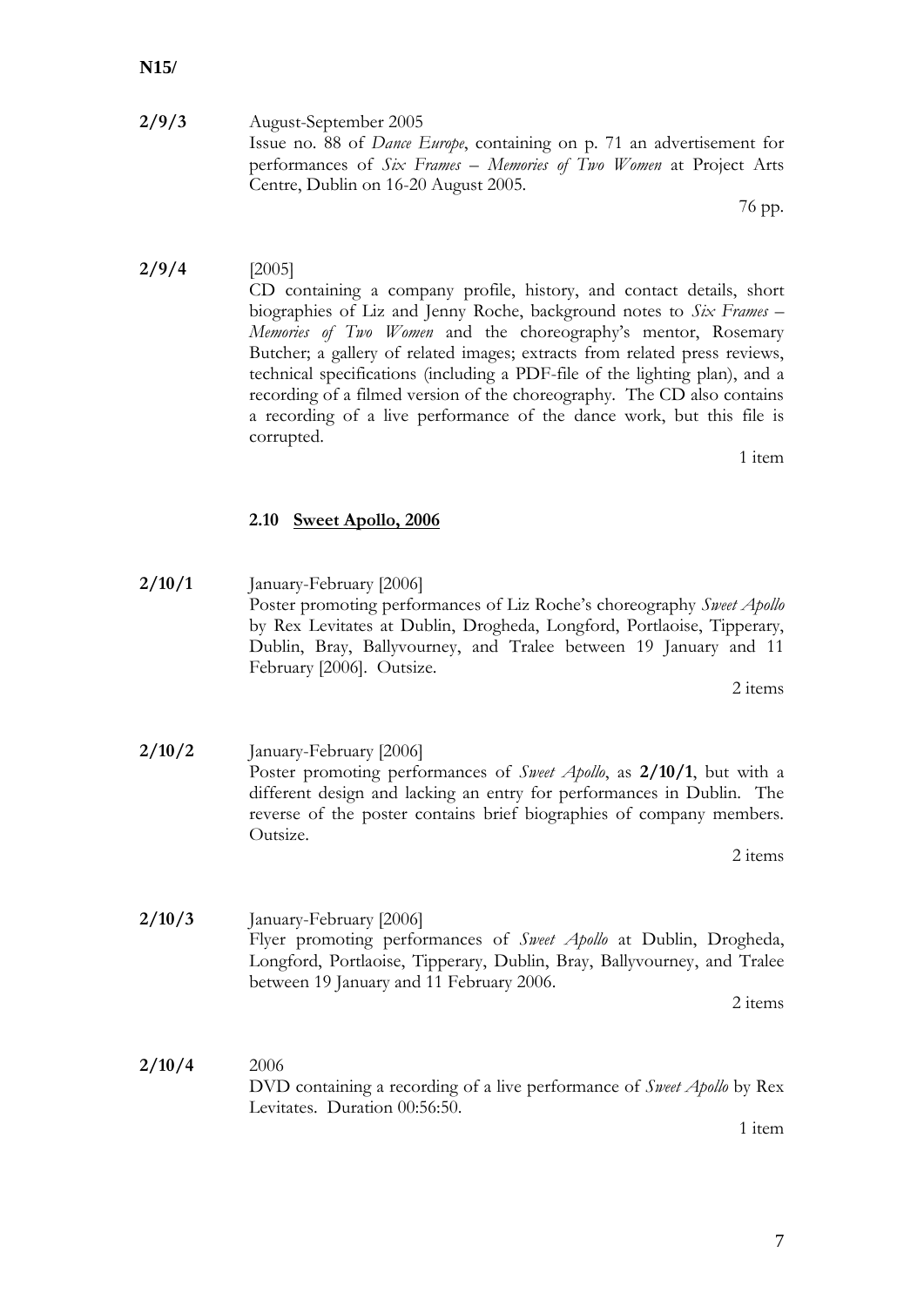# <span id="page-10-0"></span>**2.11 The All Weather Project, 2006**

#### **2/11/1** June-July 2006 Fold-out brochure promoting Dublin Docklands Festival on 27 June-1 July 2006 under the title *We Are Here*. Among the performances was a premiere of *The All Weather Project*, choreographed by Liz Roche and comprising five solos for women set in a specially designed garden created by Jim Bloxam.

2 items

#### **2/11/2** June-August 2006 Flyer promoting Rex Levitates's summer programme of events between 27 June and 12 August 2006, including *The All Weather Project* and a series of dance-related classes and choreographic sessions.

3 items

**2/11/3** May-August 2007 Centre Culturel Irlandais programme of events for May-August, including a performance of a re-creation of *The All Weather Project* on 16 June 2007. In French.

2 items

#### <span id="page-10-1"></span>**2.12 The Same Jane, 2006**

**2/12/1** August-October 2006 Project Arts Centre programme of events for August-October 2006. The programme incorporates an entry for a double bill of *Cross Purposes* and *The Same Jane* on 12-16 September during Dublin Fringe Festival. 2 items

**2/12/2** September 2006 Postcard promoting performances of *Cross Purposes* and *The Same Jane* as part of the Dublin Fringe Festival at Project Arts Centre on 12-16 September 2006.

3 items

# **2/12/3** 2006 DVD containing a recording of a live performance of *The Same Jane* by Jenny Roche and Katherine O'Malley and of *Cross Purposes* by Jenny Roche, Katherine O'Malley, Philip Connaughton, Lisa McLoughlin, Jazmin Chiodi, Abhilash Ningappa, John Hurley, and Cliodhna [Hoey] of Rex Levitates. Duration 00:23:35 and 00:35:40, respectively.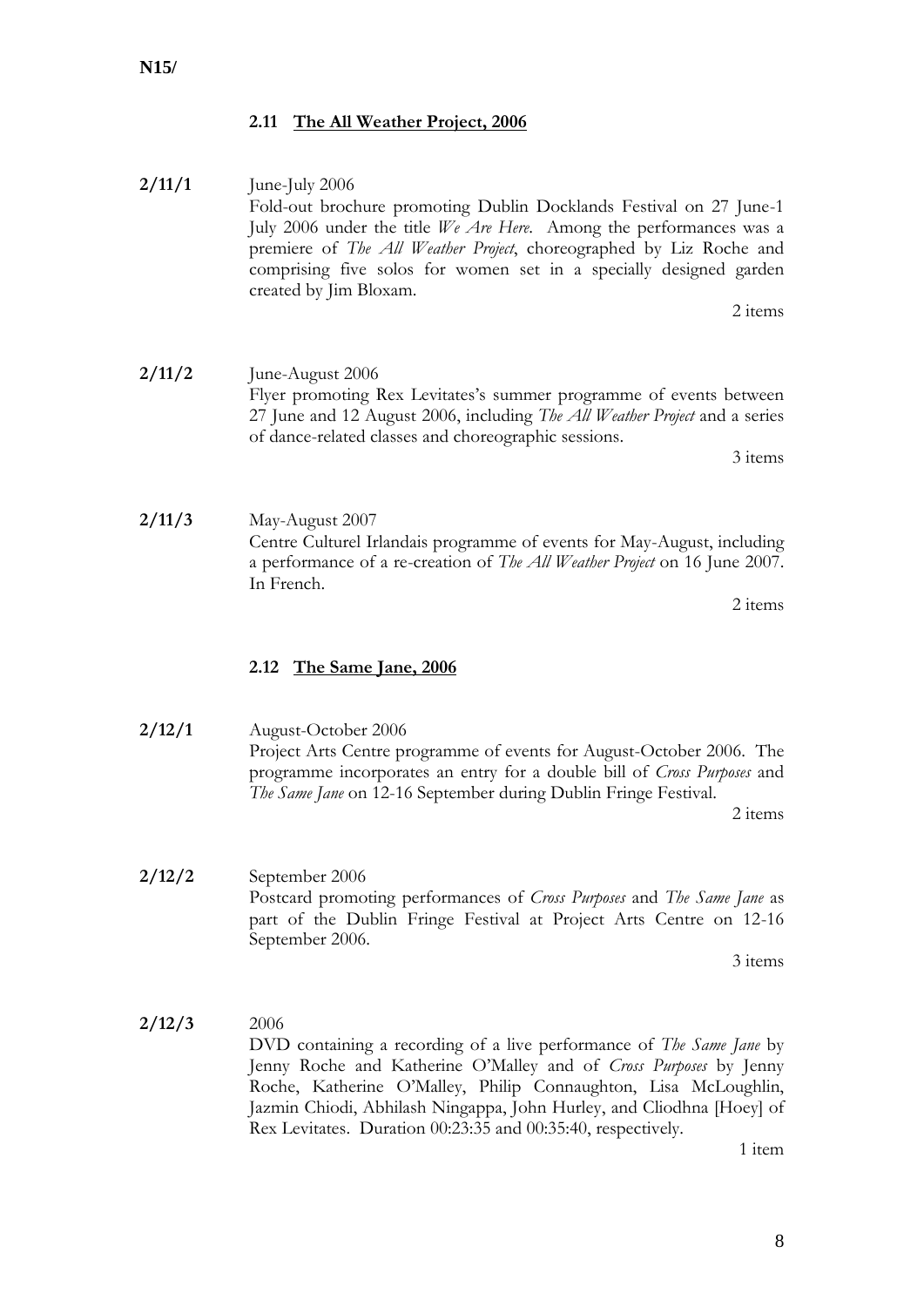# <span id="page-11-0"></span>**2.13 I Can't Make It Alone, 2007**

**2/13/1** December 2007 Flyer promoting performances of Liz Roche's choreography *I Can't Make It Alone* by Rex Levitates at Project Arts Centre on 5-15 December 2007. 2 items **2/13/2** February 2008 Poster promoting performances of *I Can't Make It Alone* at Tralee, Roscommon, Longford, Limerick, Bray, and Thurles between 26 January and 16 February 2008. Outsize. 2 items **2/13/3** [2008] Flyer bearing the Culture Ireland website address and promoting *I Can't Make It Alone*. No details of dates or venues. 2 items

## <span id="page-11-1"></span>**2.14 Suedehead, 2008**

**2/14/1** February-March 2008 Flyer promoting the premiere of *Suedehead* by Rex Levitates at the Irish Museum of Modern Art between 29 February and 2 March 2008. The work was choreographed by Jodi Melnick.

2 items

**2/14/2** 2008 DVD containing a recording of a performance of *Suedehead* by Justine Doswell, Grant McLay, Jenny Roche, and Liz Roche of Rex Levitates. Duration 00:47:00.

1 item

# <span id="page-11-2"></span>**2.15 Unsung, 2008**

**2/15/1** June 2008 Flyer promoting performances of Liz Roche's choreography *Unsung* by Rex Levitates at the Town-hall Theatre, Haymarket, Carlow on 14-15 June 2008.

2 items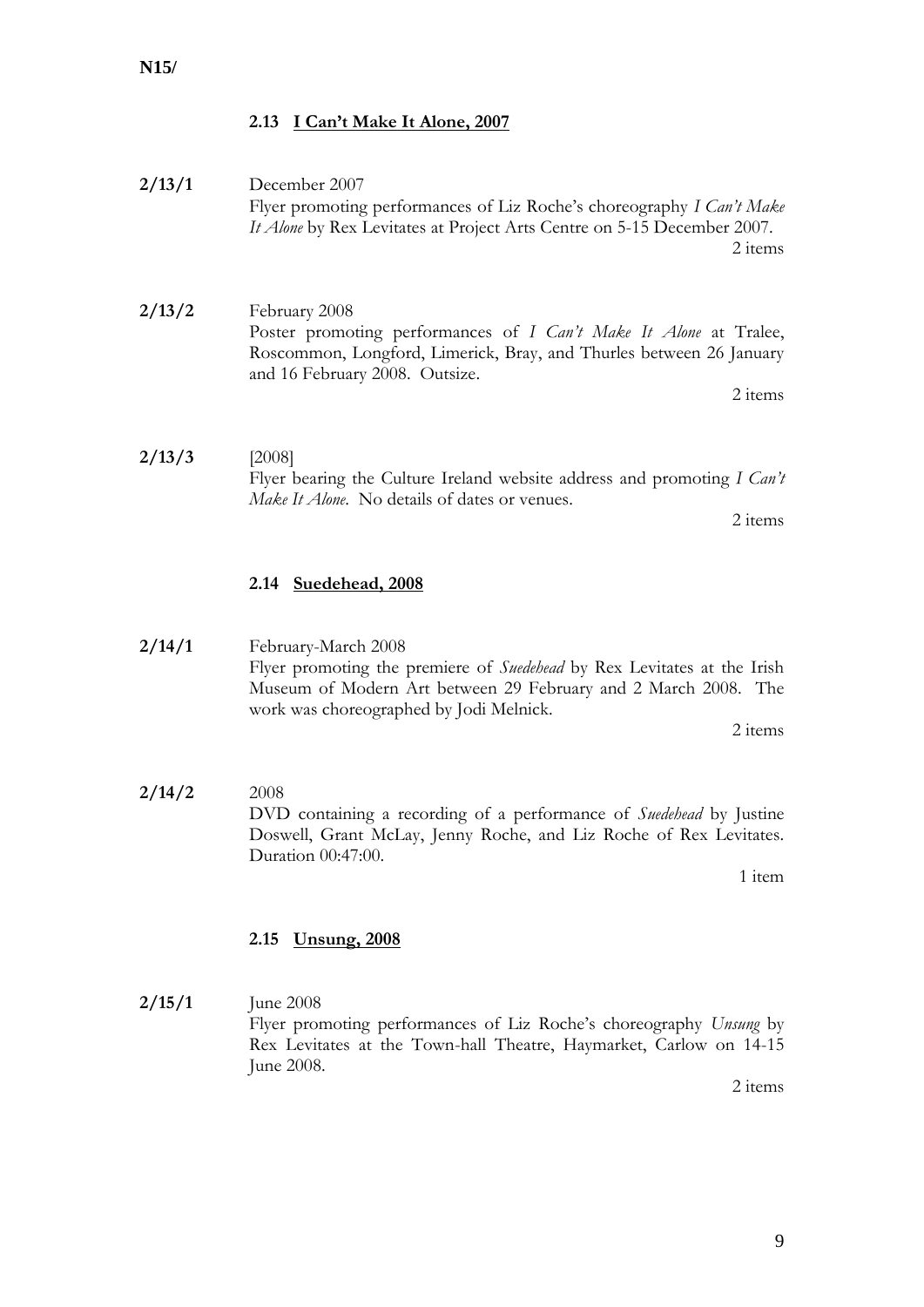**2/15/2** 16 August 2009 DVD containing a recording of a live performance of *Unsung* by Rex Levitates at the Great Hall of Ormond Castle, Kilkenny during Kilkenny Arts Festival. The musicians and dancers included Mícheal Ó Súilleabháin, Iarla O'Lionaird, Kate Ellis, Kenneth Edge, Mathew Morris, Grant McLay, Katherine O'Malley, and Liz Roche. Duration 00:51:50. 1 item

# <span id="page-12-0"></span>**2.16 Shared Material on Dying, 2008**

**2/16/1** September 2008 Fold-out brochure promoting DancEUnion, a festival of European dance in London on 19-21 September 2008. Among the participants was Rex Levitates, who performed Liz Roche's choreography *Shared Material on Dying* in the South Bank Centre on the first day of the festival.

3 items

**2/16/2** 2008 DVD containing a recording of a live performance of *Shared Material on Dying* by Jenny Roche, Liz Roche, and Katherine O'Malley of Rex Levitates. Duration 00:19:00.

1 item

**2/16/3** 2008 DVD containing a recording of a studio performance of *Shared Material on Dying* by Katherine O'Malley and Liz Roche of Rex Levitates. Duration 00:14:40.

1 item

**2/16/4** November 2008-March 2009 Flyer promoting the activities of Rex Levitates in winter 2008/2009, including their research series, international residency in New York, professional teaching classes, and a performance of *Shared Material on Dying* at Holyoke, Massachusetts on 21 March 2009.

2 items

**2/16/5** January 2009 Ring-bound programme of a Culture Ireland event held in New York in January 2009 for APAP to promote Irish music, dance, and theatre. The participants included Rex Levitates who performed *Shared Material on Dying* and an extract of a work-in-progress, *Change One Thing* as part of a triple bill dance showcase with American choreographers John Jasperse and Jonah Bokaer at the Center for Performance Research on 12 January 2009.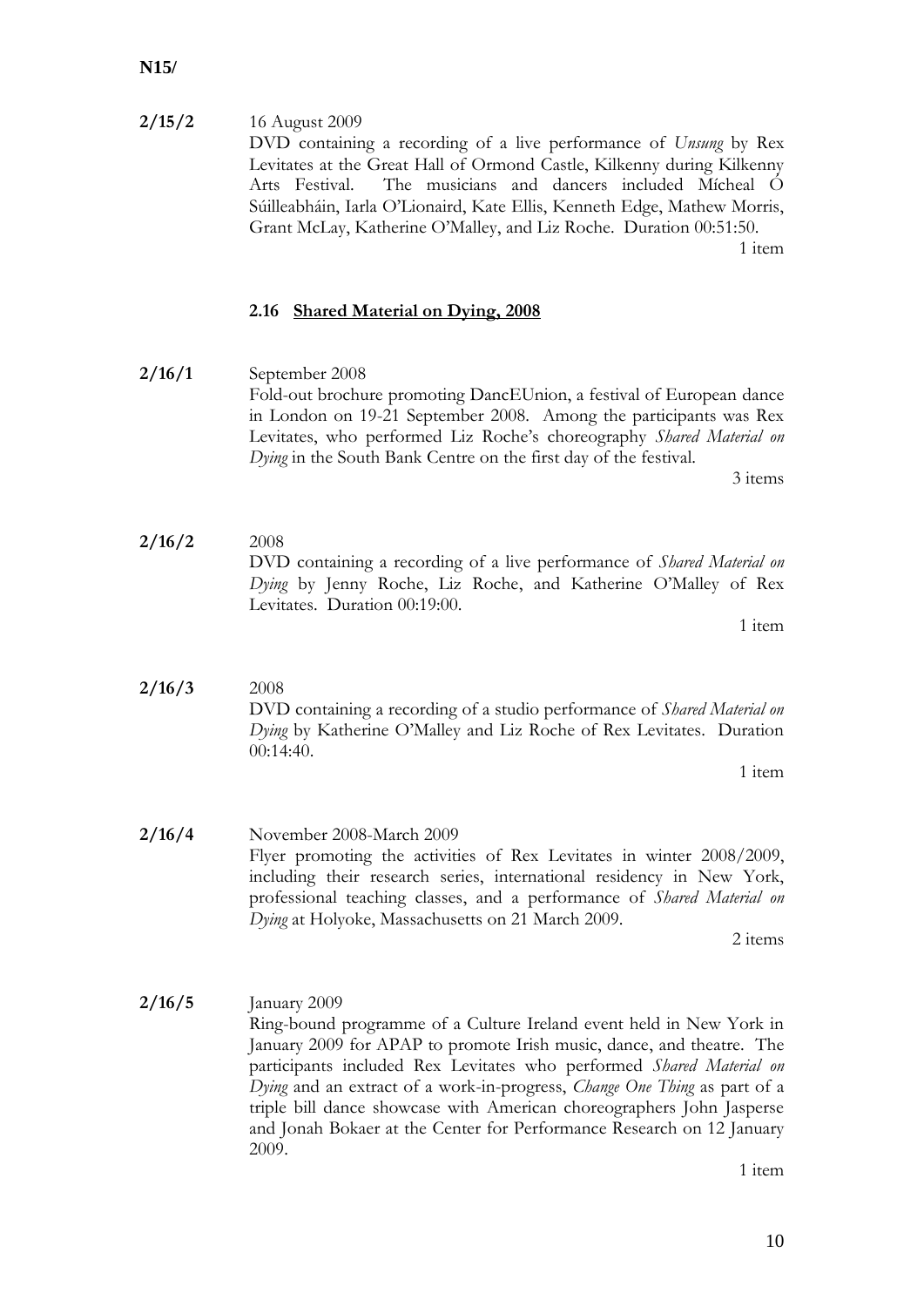**2/16/6** January 2009 Flyer promoting the APAP 2009 showcase at the Center for Performance Research on 12 January 2009. In this event, Rex Levitates as one of three presenters performed *Shared Material on Dying* and an extract of a work-inprogress, *Change One Thing*.

2 items

# <span id="page-13-0"></span>**2.17 Getting Lost, 2009**

**2/17/1** May 2009 Postcard promoting Dublin Dance Festival 2009. One of the participants was Rex Levitates, who performed a work-in-progress, *Getting Lost*.

2 items

**2/17/2** May 2009 Fold-out programme of Re-Presenting Ireland Mixed Bills, a showcase platform of Irish choreographers' work at Dance House, Dublin on 15-23 May 2009. One of the performances during this event was *Getting Lost*, a work-in-progress by Rex Levitates.

2 items

**2/17/3** 23 May 2009 DVD containing a recording of a live performance of *Getting Lost* by Ashley Chen and Katherine O'Malley of Rex Levitates during Dublin Dance Festival as part of Re-Presenting Ireland Platform. Duration 00:13:00.

1 item

# <span id="page-13-1"></span>**2.18 12 Minute Dances, 2009**

**2/18/1** September 2009 Flyer promoting performances of Liz Roche's choreography *12 Minute Dances* by Rex Levitates during the Absolut Fringe Festival at Absolut Fringe Factory, Smock Alley, Temple Bar, Dublin on 5-12 September 2009.

2 items

**2/18/2** 2010 Flyer promoting the activities of Rex Levitates during autumn 2010, particularly the touring of *12 Minute Dances* in Paris, Limerick, Sligo, and Liverpool on 7-19 October 2009.

2 items